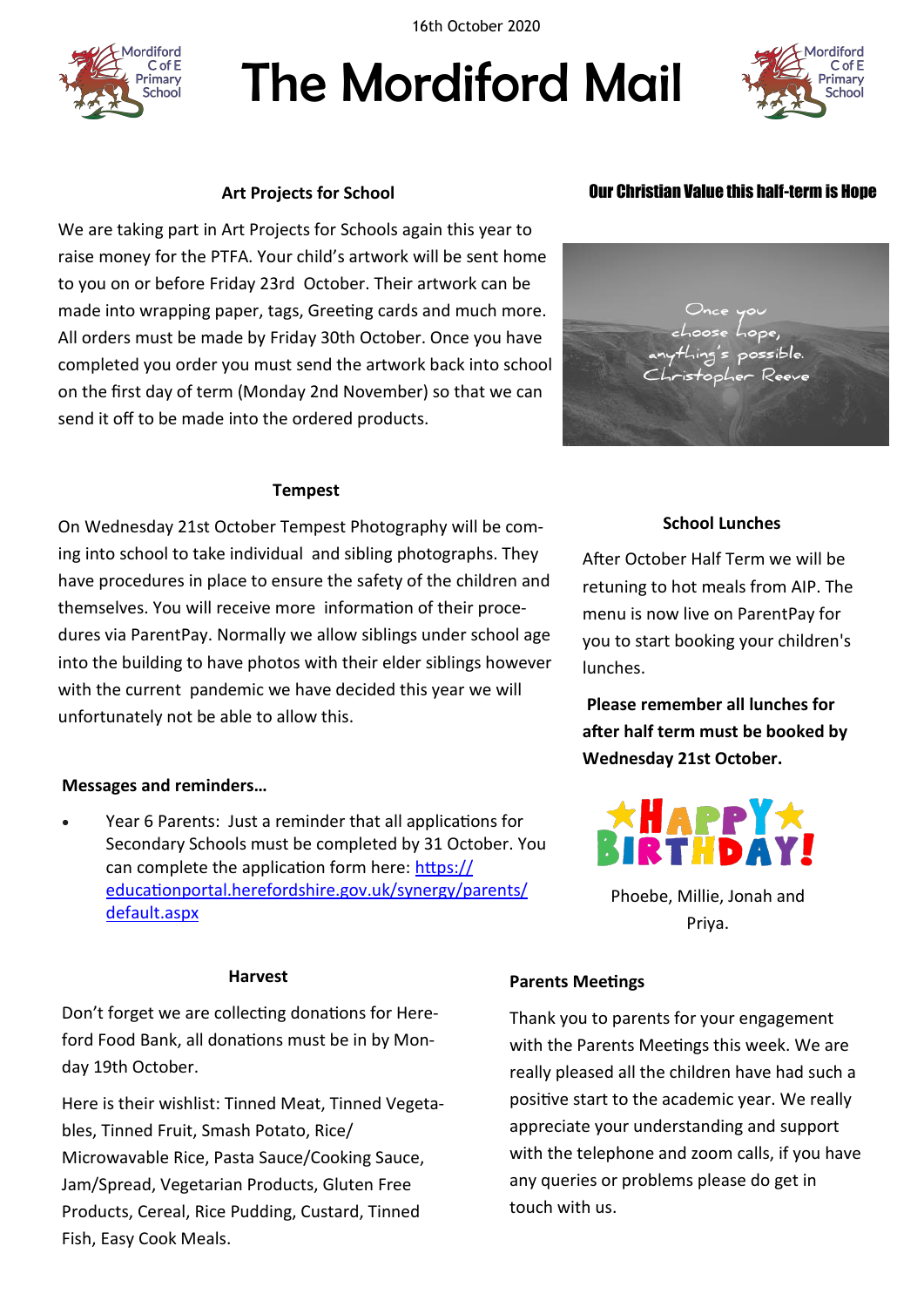

# **Stars of the week**



**Head teachers Award**

Cerys I have noticed that you have come back

to school in a very sensible and grown up manner. You show yourself to be an excellent role mode to others and have a thoughtful approach to everyone.

#### **Kindness Award**

Evie you always brighten my day by saying hello and without fail asking me how I am. It is such a caring attitude.

#### **(Yr R) Georgia**

Your learning attitude has been wonderful this week, you contribute really well during group discussions and you are always happy to learn. Keep up the good work, you are a superstar.

# **(Yr 1) Emelia**

You have been a real superstar in helping to develop our outside classroom. You worked well as part of your team, showing great leadership skills whilst not taking charge. You have also worked really hard in phonics this week to master those tricky digraphs.

#### Well done you! **(Yr 2) Richard**

I am so impressed with your learning attitude and your behaviour.

You are constantly trying to do the right thing. You are a super role model to your peers and you've made a fantastic start in Year

# 2. Well done and thank you!

#### **(Yr 3) Jasper**

The maturity you have shown over the last couple of weeks has really impressed us. You are always focused on achieving each lesson objective and have continued to apply your new knowledge to other pieces of work.

#### Keep it up!

#### **(Yr 4) Joshua**

You have returned to school with an excellent and sensible learning attitude, demonstrating a strong desire to improve your

knowledge the moment you walk through the door! You are an outstanding role model to everyone in Teme Class. Well done and

# thank you!

# **(Yr 5) Oli**

You have shown a fantastic approach to your work in school. I am impressed by your focus, your perseverance and the mature attitude you have demonstrated. You are an excellent Year 5 role model.

# **(Yr 6) Thomas**

For always setting an excellent example both with his learning and with his respect and kindness towards others. We are very proud of all the great attributes he is showing us this year!

# **Prayer Corner**



# **2020-2021 Term Dates**

#### **Autumn Term 2020**

**21st October: Tempest Individual School Photos**

21st October: Harvest Celebrations in school

23rd October: PTFA Wear what you like day

Half Term: Monday 26th October - Friday 30th October 2020

Term Ends: Friday 18th December 2020

# **Spring Term 2021**

Terms Starts: Tuesday 5th January 2021

Half Term: Monday 15th February - Friday 19th February 2021

Term Ends: Thursday 1st April 2021

#### **Summer Term 2021**

Term Starts: Tuesday 20th April 2021

Half Term: Monday 31st May - Friday 4th May 2021

# **Week beginning 10th May KS2 SATS assessments**

Term Ends: Wednesday 21st July 2021